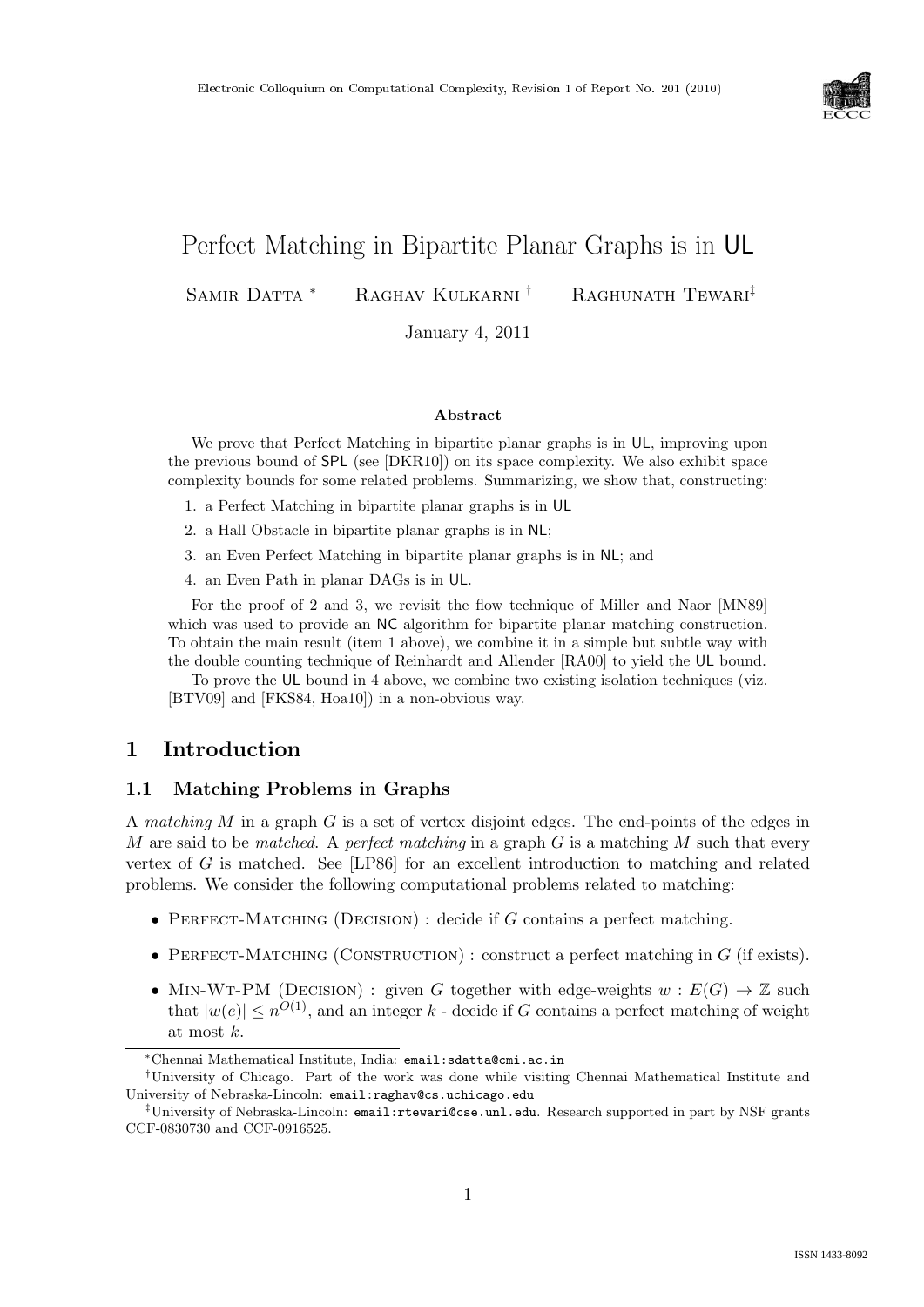- MAX-MATCHING (DECISION) : given G and an integer k, decide whether or not G has a matching of cardinality at least k.
- UPM (DECISION) : decide whether or not  $G$  has a unique perfect matching

The Hall's Theorem (see for instance [LP86]) asserts that a bipartite graph  $G = (A \cup B, E)$ has a perfect matching iff  $|A| = |B|$  and for every  $S \subseteq A : |N(S)| \ge |S|$ , where  $N(S) := \{v \in A\}$  $B \mid \exists u \in A : (u, v) \in E$ . A Hall-obstacle in a bipartite graph  $G = (A \cup B, E)$  is a set  $S \subseteq A$  such that  $|N(S)| < |S|$ . We consider the following computational problems related to Hall-obstacle:

- HALL-OBS (DECISION) : decide if a bipartite  $G$  contains a Hall-obstacle.
- HALL-OBS (CONSTRUCTION) : construct a Hall-obstacle in a bipartite  $G$  (if exists).

Historically, matching problems have been occurring as central problems in Algorithms and Complexity Theory. Edmond's blossom algorithm [Edm65] for MAX-MATCHING was one of the first examples of a non-trivial polynomial time algorithm. It had a considerable share in initiating the study of *efficient computation*, including the class P itself; Valiant's  $\#P$ -hardness [Val79] for counting perfect matchings in bipartite graphs provided surprising insights into the counting complexity classes. The study of whether or not PERFECT-MATCHING is well parallelizable has yielded powerful tools such as isolating lemma [MVV87] that have found numerous applications elsewhere.

The rich combinatorial structure of matching problems combined with their potential to serve as central problems in the field invites their study from several perspectives. The focus of this paper is on the space complexity of the matching problems. The best known upper bound for Perfect-Matching (and other matching problems mentioned above) is non-uniform SPL [ARZ99] whereas the best hardness known is NL-hardness [CSV84].

#### 1.2 Matching Problems in Planar Graphs

A well known example where planarity is a boon is that of counting perfect matchings. The problem in planar graphs is in P [Kas67] as opposed to being #P-hard in general graphs [Val79]. Counting perfect matchings in planar graphs can in fact be done in NC [Vaz88]; thus Perfect-Matching (Decision) in planar graphs is in NC. "Is Perfect-Matching (Construction) in planar graphs in NC?" remains an outstanding open question, whereas the bipartite planar case is known to be in NC [MN89], [MV00], [KMV08], [DKR10].

The space complexity of matching problems in planar graphs was first studied by Datta, Kulkarni, and Roy [DKR10] where it was shown that MIN-WT-PM in bipartite planar graphs is in SPL. This result was recently generalized to bounded genus bipartite graphs by Datta, Kulkarni, Tewari, and Vinodchandran [DKTV10]. Kulkarni [Kul09] shows that Min-Wt-PM in planar graphs (not necessarily bipartite) is NL-hard. The only known hardness for PERFECT-MATCHING in planar graphs is L-hardness (see for instance [DKLM10]). For bipartite planar graphs, nothing better than L-hardness is known for any matching problem.

Given a directed graph G and two vertices s and t in  $G$ , let DIR-REACH denote the problem of deciding if there exists a path from s to t in G. DIR-REACH is NL-complete. It turns out that Dir-Reach in planar graphs reduces (in log-space) to Perfect-Matching in bipartite planar graphs [DKLM10]; the former was proved to be in UL ∩ coUL by Bourke, Tewari, and Vinodchandran [BTV09]. In this paper we show that the later is in UL, leaving the coUL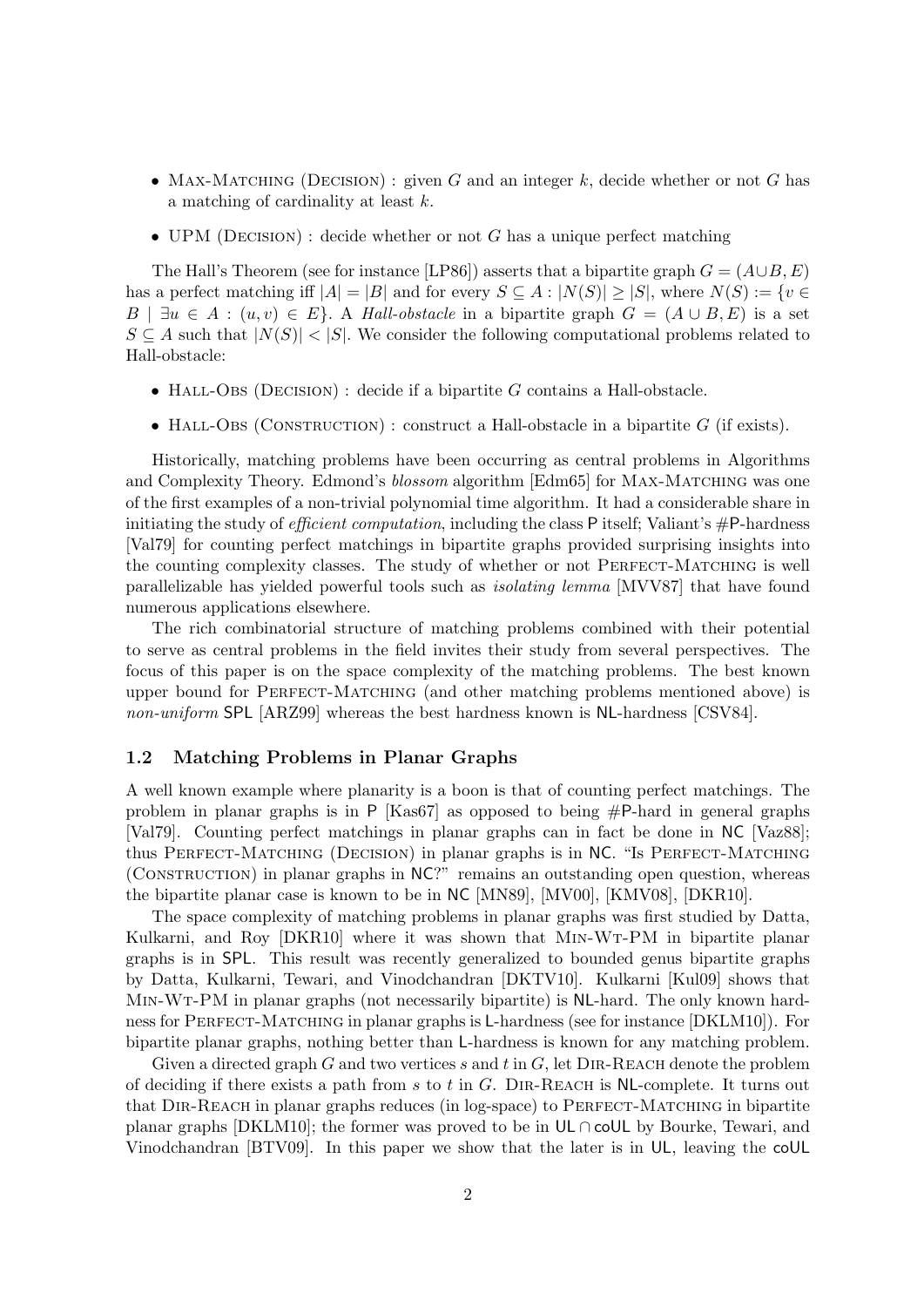| Problem in Planar Graphs          | <b>Upper Bound</b>                      | <b>Hardness</b> |
|-----------------------------------|-----------------------------------------|-----------------|
| PERFECT-MATCHING (CONSTRUCTION)   | PSPACE <sup>1</sup>                     |                 |
| MAX-MATCHING (DECISION)           | <b>PSPACE</b>                           |                 |
| MIN-WT-PM (DECISION)              | $L^{C=L}$ [Kas67]                       | $NL$ [Kul09]    |
| PERFECT-MATCHING (DECISION)       | $C_{\rm{L}}$<br>[Kas67]                 |                 |
| bipartite MAX-MATCHING            | $\mathsf{L} \cup \mathsf{L}$<br>[Hoa10] |                 |
| bipartite MIN-WT-PM               | SPL [DKR10]                             |                 |
| bipartite HALL-OBS (CONSTRUCTION) | $NL$ (new)                              |                 |
| bipartite HALL-OBS (DECISION)     | $\text{coll}$ (new)                     |                 |
| bipartite PERFECT-MATCHING        | $UL$ (new)                              |                 |
| bipartite UPM                     | $UL$ (new)                              |                 |

Table 1: Space Complexity of Matching Problems in Planar Graphs

bound as an intriguing open question. Table 1.2 records the current knowledge (including the results in this paper) about the space complexity of matching problems in planar graphs.

#### 1.3 Our Results

Theorem 1.1. In bipartite planar graphs:

(a) PERFECT-MATCHING (DECISION + CONSTRUCTION) is in UL;

- (b) HALL-OBS (DECISION) is in coUL;
- $(c)$  HALL-OBS (CONSTRUCTION) is in NL.

We build on two key algorithms: (1) Miller and Naor's algorithm [MN89] for perfect matching in bipartite planar graphs; (2) Rienhardt and Allender's [RA00] UL algorithm for shortest path in *min-unique* graphs: graphs with polynomially bounded edge-weights and having at most one minimum weight path between any pair of vertices. Miller and Naor reduce the Perfect-Matching (Decision) in planar graphs to the following problem in directed planar graphs: Neg-Cycle (Decision) problem - given a directed graph with polynomially bounded edge-weights, decide whether or not the graph contains a negative weight cycle. We observe that this reduction works in log-space and NEG-CYCLE problem is in NL. This yields the NL bound for perfect matching in bipartite planar graphs. For the proof of the UL bound in part (a), we first provide a technical extension of  $(2)$  when the graph contains negative weight edges but no negative weight cycles. A simple but subtle combination of (1) and (2) then yields the desired result. For part (b) and part (c), we argue that via a simple adaptation of Miller and Naor's algorithm, the Neg-Cycle directly corresponds to a Hall-obstacle. To the best of our knowledge this is the first time a bound on the space complexity (and the parallel complexity) of constructing Hall-obstacle in bipartite planar graphs is being noted. As opposed to [KMV08] and [DKR10], our space bounded algorithms do not require determinant computation as a subroutine, instead we make use of a variant of planar reachability. However, for the weighted case we do not know how to improve upon the **SPL** bound in [DKR10]. We also do not know how to improve on  $L^{C=L}$  bound for maximum matching due to [Hoa10].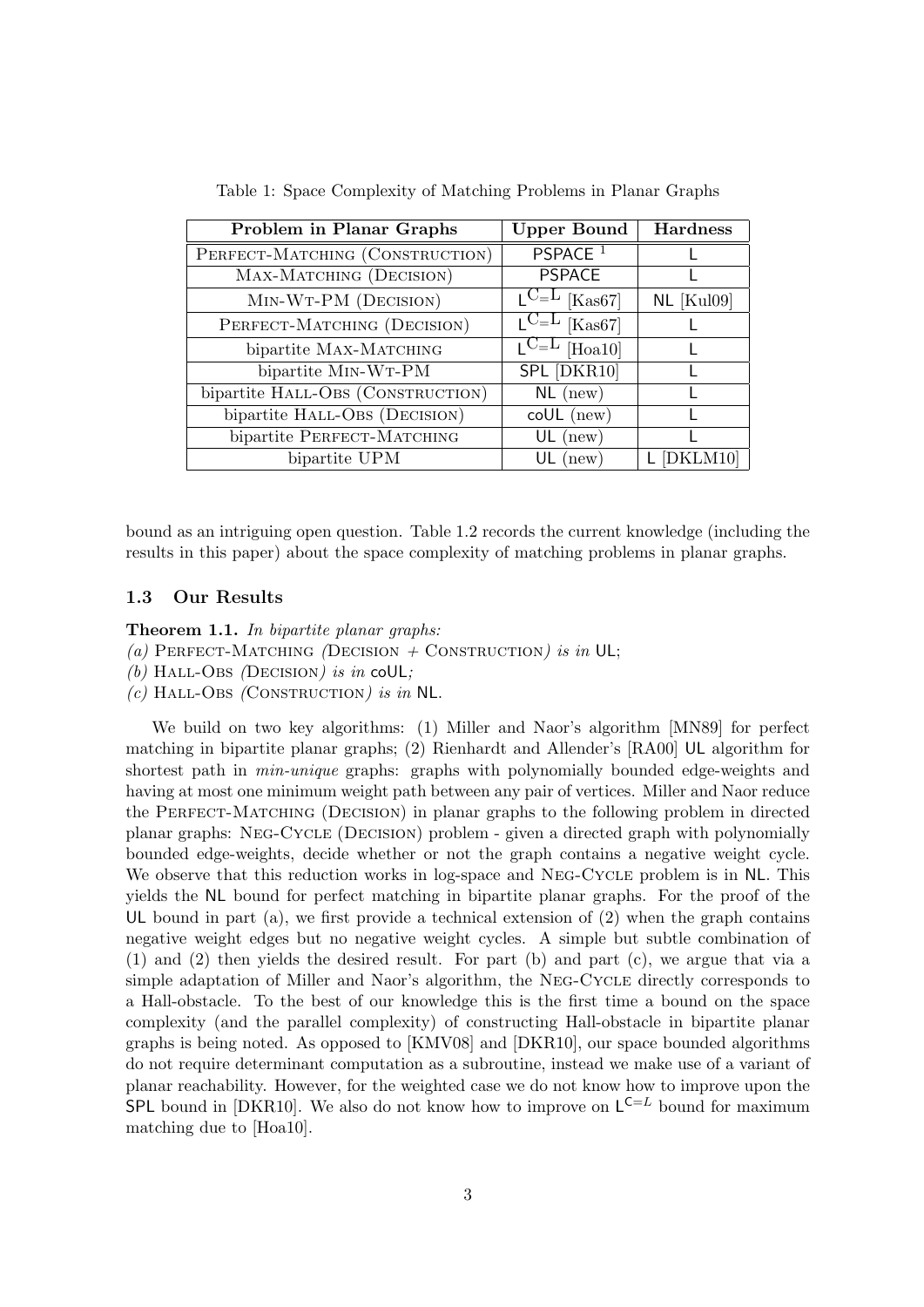Let EXACT-PM (DECISION) denote the problem of deciding, given an integer  $k$ , whether or not a graph G with edges colored Red or Blue contains a perfect matching with exactly k Red edges. This problem was first posed by Papadimitriou and Yannakakis [PY82]. It is known to be in RNC [MVV87] but not known to be in P. We consider the following relaxation of the EXACT-PM problem: Let EVEN-PM (DECISION) denote the problem of deciding whether or not a graph G with edges colored Red or Blue contains a perfect matching with even number of Red edges. In this paper, we observe the following:

**Theorem 1.2.** (a) EVEN-PM in bipartite graphs is in  $P$ ; (b) Even-PM in bipartite planar graphs is in NL.

We also consider EVEN-PATH problem: deciding whether or not there is a directed path of even length between two specified vertices. Even-Path is NP-complete [LP83] but restricted to planar graphs it is in P [Ned99]. In DAG, the problem is NL-complete. Even-Path problem in planar DAG can be viewed as a relaxation of the following problem, which is NL-complete in planar DAG [Kul09]: RED-BLUE-PATH problem - given a directed graph with edges colored Red or Blue, decide whether or not there is a (simple) path between two specified vertices such that any two consecutive edges in the path are of two different colors.

Theorem 1.3. EVEN-PATH in planar DAG is in UL.

A motivation to study whether Even-Path in planar DAG is in UL is the hope to develop new techniques to prove RED-BLUE-PATH in planar DAG is in UL, and thus  $NL = UL$ . Indeed, our proof of the UL bound for EVEN-PATH in planar DAG combines two different *isolation* techniques ([BTV09], [Hoa10]) in a non-obvious way. In the process, we also give a simple log-space procedure to obtain generalized BTV weights (see Weighting Scheme A in Section 5.2) in planar graphs without going through any piecewise linear embedding of the graph. Our procedure is inspired by the subroutine of computing pseudo-flow in Miller and Naor's algorithm and it might be of independent interest.

# 2 Preliminaries

#### 2.1 Space Complexity Classes

- **Definition 1** (Complexity Classes). The class L consists of the decision problems that can be solved using a deterministic log-space Turing machine.
	- The class NL consists of the decision problems that can be solved using a non-deterministic log-space Turing machine.
	- The class UL consists of the decision problems that are solvable by an NL machine with at most one accepting path.
	- The class  $#L$  consists of functions of the form  $\#acc_M(x) : \Sigma^* \to N$  (counting the number of accepting computations of an  $NL$  machine M on input x).
	- The class GapL consists of functions that are the difference of two #L functions.
	- The class SPL consists of those decision problems  $A \subseteq \Sigma^*$  for which the characteristic vector  $\chi_A \in \text{GapL}$ , where  $\chi_A \in \{0,1\}^{\Sigma^*}$  indicates membership in A.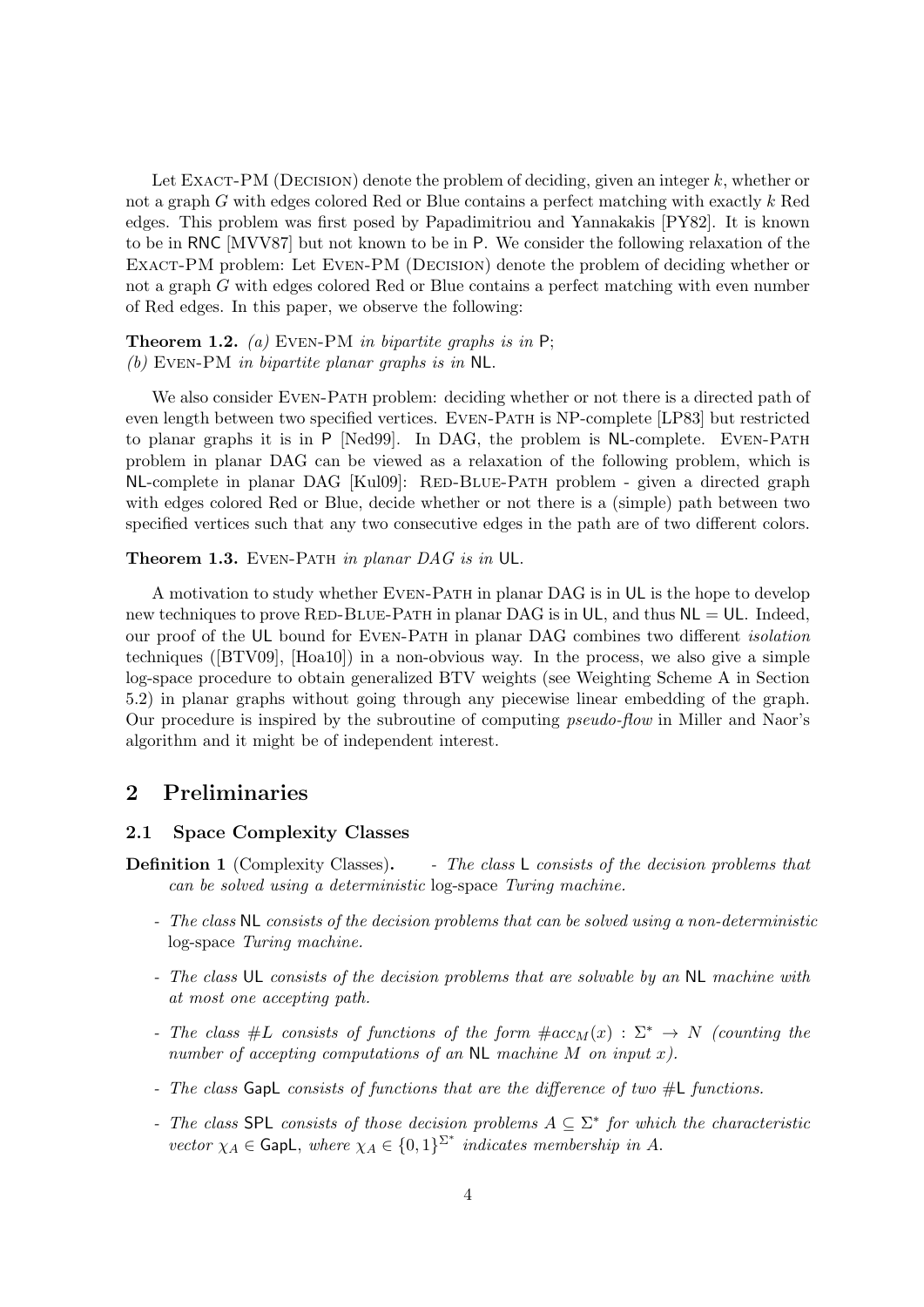- The class  $\oplus L$  consists of the decision problems  $A \subseteq \Sigma^*$  defined as follows:

 $\oplus L = \{A \mid \exists f \in \mathsf{GapL} \text{ such that: } x \in A \iff f(x) \equiv 1 \pmod{2} \}$ 

See for instance [Vol99] for definitions of standard complexity classes. It is known that UL  $\subseteq$  NL  $\subseteq$  NC  $\subseteq$  P and UL  $\subseteq$  SPL. It is also known that SPL  $\subseteq$   $\oplus$   $\subseteq$  NC. As of now, NL and SPL as well as NL and ⊕L are incomparable.

#### 2.2 Flow Terminology

Here we rephrase the terminology used in [MN89].

An undirected *edge* is a two element unordered set  $\{u, v\}$  such that  $u, v \in V$ . An undirected graph  $G = (V, E)$  consists of a set V of vertices and a set E of undirected edges. An arc is an ordered tuple  $(u, v) \in V \times V$ . A directed graph  $\overrightarrow{G} = (V, \overrightarrow{E})$  consists of a set V of vertices and a set  $\overrightarrow{E} \subseteq V \times V$  of arcs. Given an undirected graph  $G = (U, V)$ , its directed version is a directed graph  $\overleftrightarrow{G} = (V, \overleftrightarrow{E})$  where  $\overleftrightarrow{E} := \{(u, v) | \{u, v\} \in E\}.$ 

A capacity-demand graph is a triple  $(G, c, d)$  where  $G = (V, E)$ ; every arc  $(u, v) \in \overleftrightarrow{E}$  is assigned a real value  $c(u, v)$  called the *capacity* of the arc and every vertex  $v \in V$  is assigned a real value  $d(v)$  called the *demand* at the vertex.

A pseudo-flow in a capacity-demand graph  $(G, c, d)$  is a function  $f : \overleftrightarrow{E} \to \mathbb{R}$  such that: (i) for every arc  $(u, v) \in \overleftrightarrow{E}$ , we have:

$$
(skew-symmetry) f(u, v) = -f(v, u),
$$

and

(ii) for every vertex  $v \in V$ , we have:

(demands met) 
$$
\sum_{w \in V : (v,w) \in \overleftrightarrow{E}} f(v,w) = d(v).
$$

A flow in a capacity-demand graph  $(G, c, d)$  is a function  $f : \overleftrightarrow{E} \to \mathbb{R}$  such that: (a) f is a pseudo-flow in  $(G, c, d)$ ;

(b) for every  $(u, v) \in \overleftrightarrow{E}$ , we have:

(capacity constraints satisfied)  $f(u, v) \le c(u, v)$ .

A zero-demand graph  $(G, c)$  is a capacity-demand graph in which the demand at every vertex is zero.

#### 2.3 Main Lemmas from Miller and Naor [MN89]

**Definition 2** (Directed Dual). Let G be a planar graph. Fix an embedding of G in the plane. Let  $G^*$  denote the dual of G with respect to the fixed embedding. The directed dual of G is the Let G unione the data of G which respect to the fascal embedding. The directed data of  $G^*$  or to one to one to one correspondence.

**Proposition 2.1** (folklore, see for instance [MN89]). Let  $(G, c)$  be a zero-demand graph. Let f be a flow in  $(G, c)$ . If  $C^* = (e_1^*, \ldots, e_k^*)$  is a directed cycle in  $\overleftrightarrow{(G^*)}$ , then

$$
\sum_{e \; : \; e^* \in C^*} f(e) = 0.
$$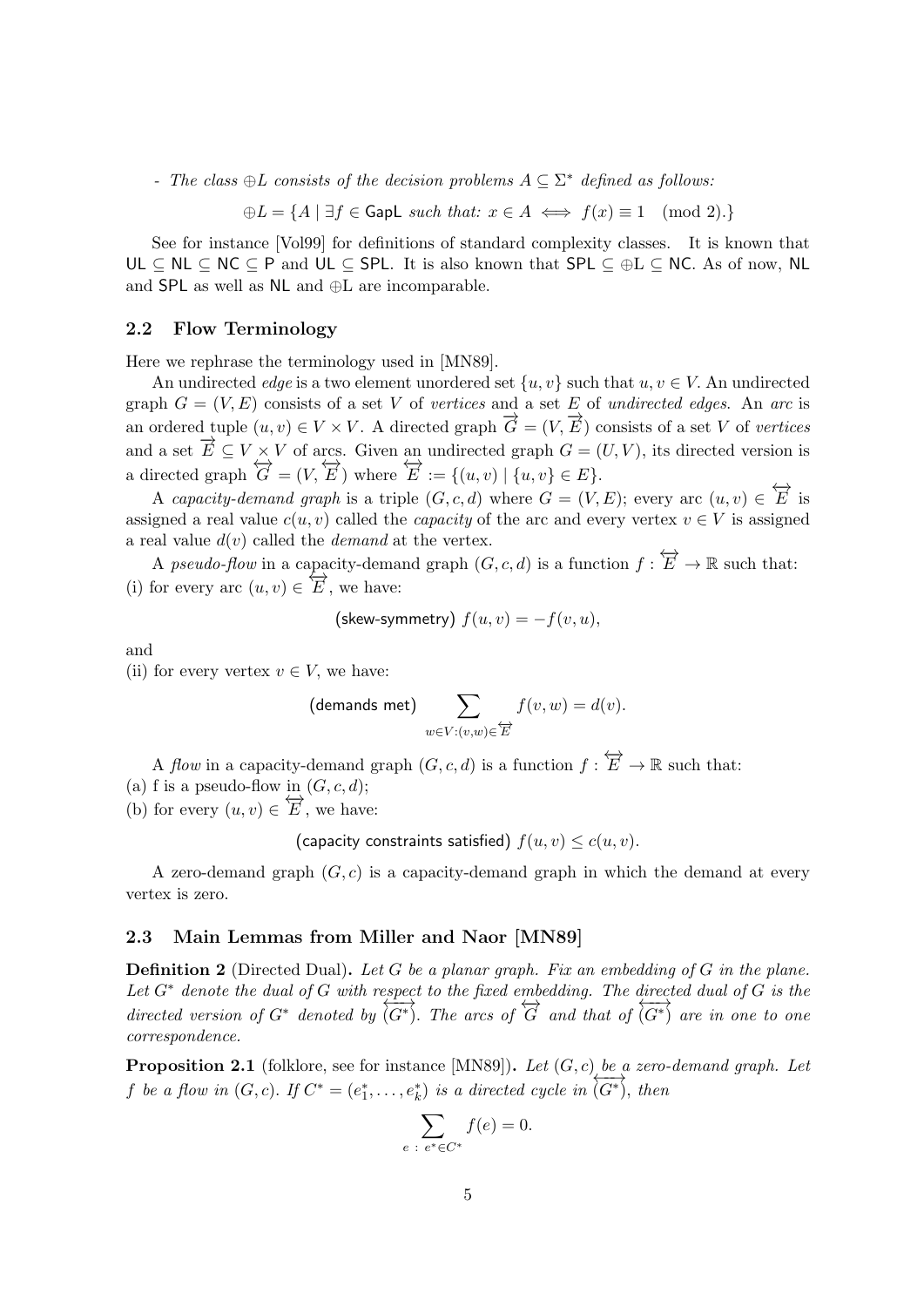**Lemma 2.2** (Miller, Naor [MN89]). If  $(G, c)$  be a zero-demand graph then: there exists a flow in  $(G, c) \iff$  $\overline{(G^*)}$  has no negative weight cycle with respect to weights c.

# 3 The NL Bounds

## 3.1 Decision Version

In this section, we describe the Miller and Naor's algorithm (Algorithm (I) in [MN89], Algorithm 2 below) for solving the decision version of the Perfect-Matching problem in bipartite planar graphs. We refer the reader to [MN89] for the proof of correctness of the algorithm. Our main observation is that the algorithm can be implemented in NL.

## Constructing a pseudo-flow

Algorithm 1 gives a Log-space procedure to construct a pseudo-flow in a zero-demand graph. Miller and Naor (Algorithm (I) in [MN89]) use this as a subroutine to reduce PERFECT-MATCHING (Decision) to Neg-Cycle (Decision) We observe that Neg-Cycle (Decision+ Construction) is in NL. This immediately yields an NL algorithm for PERFECT-MATCHING (DECISION).

**Input** : A capacity-demand graph  $(G, c, d)$ **Promise**:  $\sum_{v} d(v) = 0$ **Output** : A pseudo-flow in  $(G, c, d)$ 

1 Compute a spanning tree  $T$  in  $G$ ;

2 For any arc  $(u, v) \notin \overleftrightarrow{T}$ , set  $f'(u, v) = 0$ ;

3 For an arc  $(u, v) \in \overleftrightarrow{T}$ , removing the edge  $\{u, v\}$  separates the tree T into two subtrees. Let  $T_u$  denote the subtree containing u and  $T_v$  denote the subtree containing v. For any  $(u, v) \in \overleftrightarrow{T}$ , set  $f'(u, v) = \sum_{w \in T_u} d(w)$ ;

Algorithm 1: MN-Pseudo-Flow [MN89]

Observation 3.1. Constructing a pseudo-flow is in Log-space.

**Input** : A bipartite planar graph  $G = (A \cup B, E)$ **Output** : Yes if  $G$  has a perfect matching; No otherwise

- 1 Construct a capacity-demand graph  $(G, c, d)$  as follows: for each vertex  $v \in A$ , set  $d(v) = 1$  and for each vertex  $v \in B$ , set  $d(v) = -1$ . For  $u \in A$ ,  $v \in B$ , set  $c(u, v) = 1$ and  $c(v, u) = 0$ :
- 2 Construct a pseudo-flow  $f'$  in  $(G, c, d)$ ;
- 3 Construct a zero-demand graph  $(G, c f')$ ;
- 4 Output Yes if  $\overleftrightarrow{(G^*)}$  has no negative weight cycle with respect to weights  $(c - f')$ ; Output No otherwise;

Algorithm 2: MN-Decision [MN89]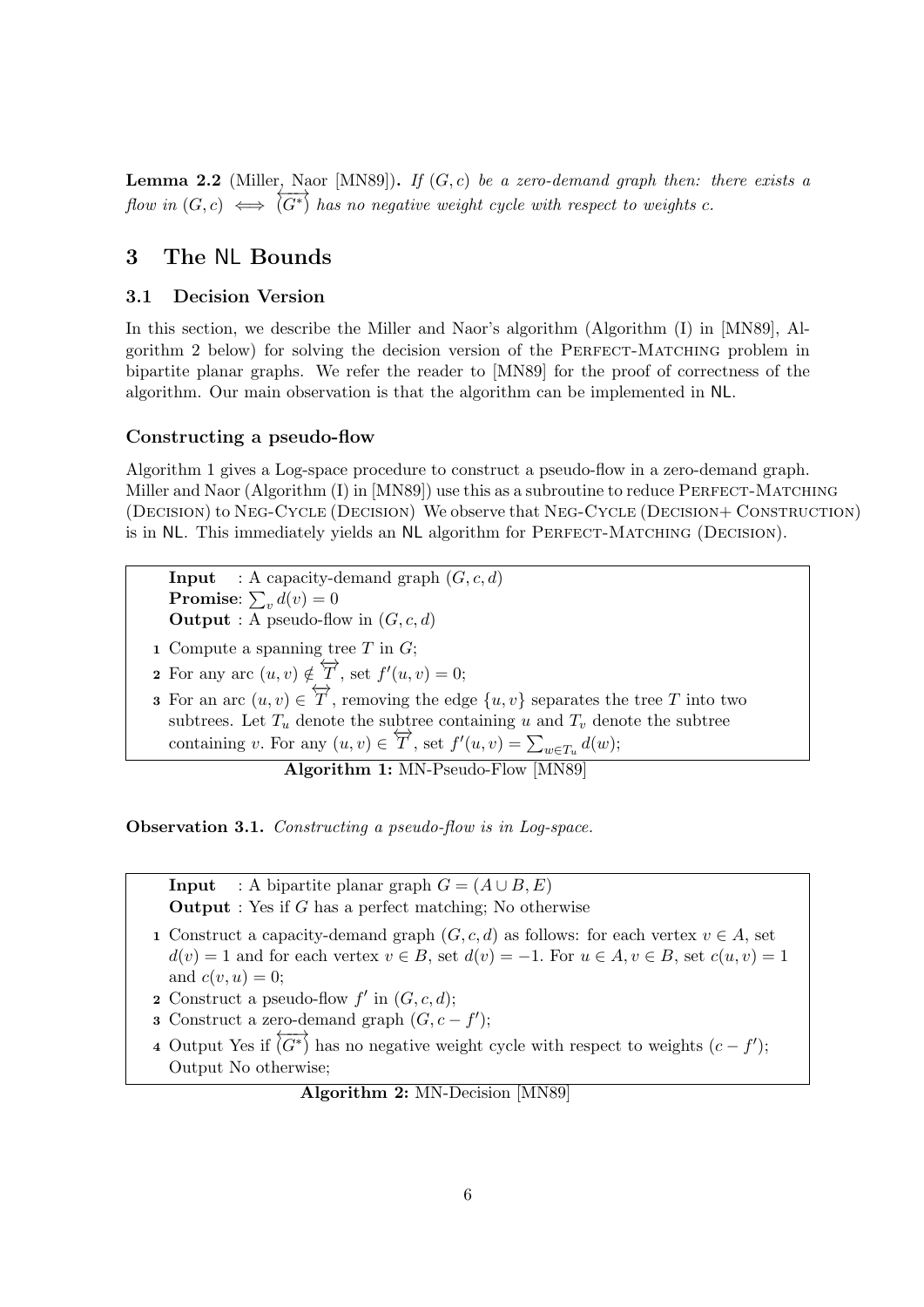**Observation 3.2.** Given a directed graph  $\vec{G}$  with polynomially bounded weights on its arcs. the problem of deciding whether or not the graph contains a negative weight cycle is in NL.

Corollary 3.3. (of Observation 3.1 and Observation 3.2) Algorithm 2 shows that: PERFECT-MATCHING (DECISION) in bipartite planar graphs is in NL.

#### 3.2 Constructing a Hall-obstacle

In this section, we note the correspondence between the Hall-obstacles in a bipartite planar graph and the negative weight cycles in a related planar graph with suitable weights. Let  $G = (A \cup B, E)$  be a bipartite planar graph. Let  $(G, c, d)$  be a capacity-demand graph defined as follows: for each vertex  $v \in A$ , set  $d(v) = 1$  and for each vertex  $v \in B$ , set  $d(v) = -1$ . For  $u \in A, v \in B$ , set  $c(u, v) = 1$  and  $c(v, u) = 0$ . Let f' be a pseudo-flow in  $(G, c, d)$ . Let  $C^*$  be a negative weight cycle in  $\overline{(G^*)}$  with respect to weights  $c - f'$ . Let  $(V_1 = A_1 \cup B_1, V_2 = A_2 \cup B_2)$ be the directed cut in  $\overleftrightarrow{G}$  corresponding to  $C^*$ , where  $V_1$  corresponds to the set of faces of  $\overleftrightarrow{G}$  $\overline{(G^*)}$  that are in the interior of  $C^*$  or equivalently the vertices on  $\overline{G}$  that are on one side of the cut corresponding to  $C^*$ . Since  $f'$  is skew-symmetric,  $f'(C^*)$  decomposes into the sum of f's of the faces (in  $(G^*)$ ) that are in the interior of  $C^*$ . Thus we have:

$$
f'(C^*) = |A_1| - |B_1|.\tag{1}
$$

**Lemma 3.4.** If  $(a, b) \in (V_1, V_2)$  such that  $a \in A_1, b \in B_2$  and  $c(a, b) = 1$  then, moving b from  $B_2$  to  $B_1$  does not increase the weight of the cut (and the corresponding cycle in the dual) with respect to the weights  $c - f'$ .

*Proof:* From Eqn. 1,  $f'$  decreases by 1 by such a move; c decreases at least by 1.

Corollary 3.5.  $\overleftrightarrow{(G^*)}$  has a negative weight cycle with respect to weights  $c - f'$  iff (a) there exists one with respect to weights  $-f'$ , i.e., the total weight contribution from c is zero, and hence iff (b) it has a negative weight cycle with respect to weights  $c \cdot n^4 - f'$ .

**Theorem 3.6.** (Theorem 1.1 (c)) HALL-OBS (CONSTRUCTION) in a bipartite planar graphs is in NL.

*Proof:* Constructing a negative weight cycle with respect to the weights  $c \cdot n^4 - f'$  is in NL. The set  $A_1$  forms a Hall-obstacle since  $N(A_1) \subseteq B_1$  and  $|A_1| > |B_1|$  (see Eqn. 1). □

#### 3.3 Constructing a Perfect Matching

In this section, we describe the Miller and Naor's algorithm (Algorithm 3) for constructing a perfect matching in bipartite planar graphs.

Observation 3.7. Given a directed graph with polynomially bounded weights w such that there are no negative weight cycles, computing the shortest distance  $dist^w(u, v)$  between any two vertices with respect to weights w is in NL.

Corollary 3.8. (of Observation 3.7) Algorithm 3 shows that PERFECT-MATCHING (DECISION+ CONSTRUCTION) in bipartite planar graphs is in NL.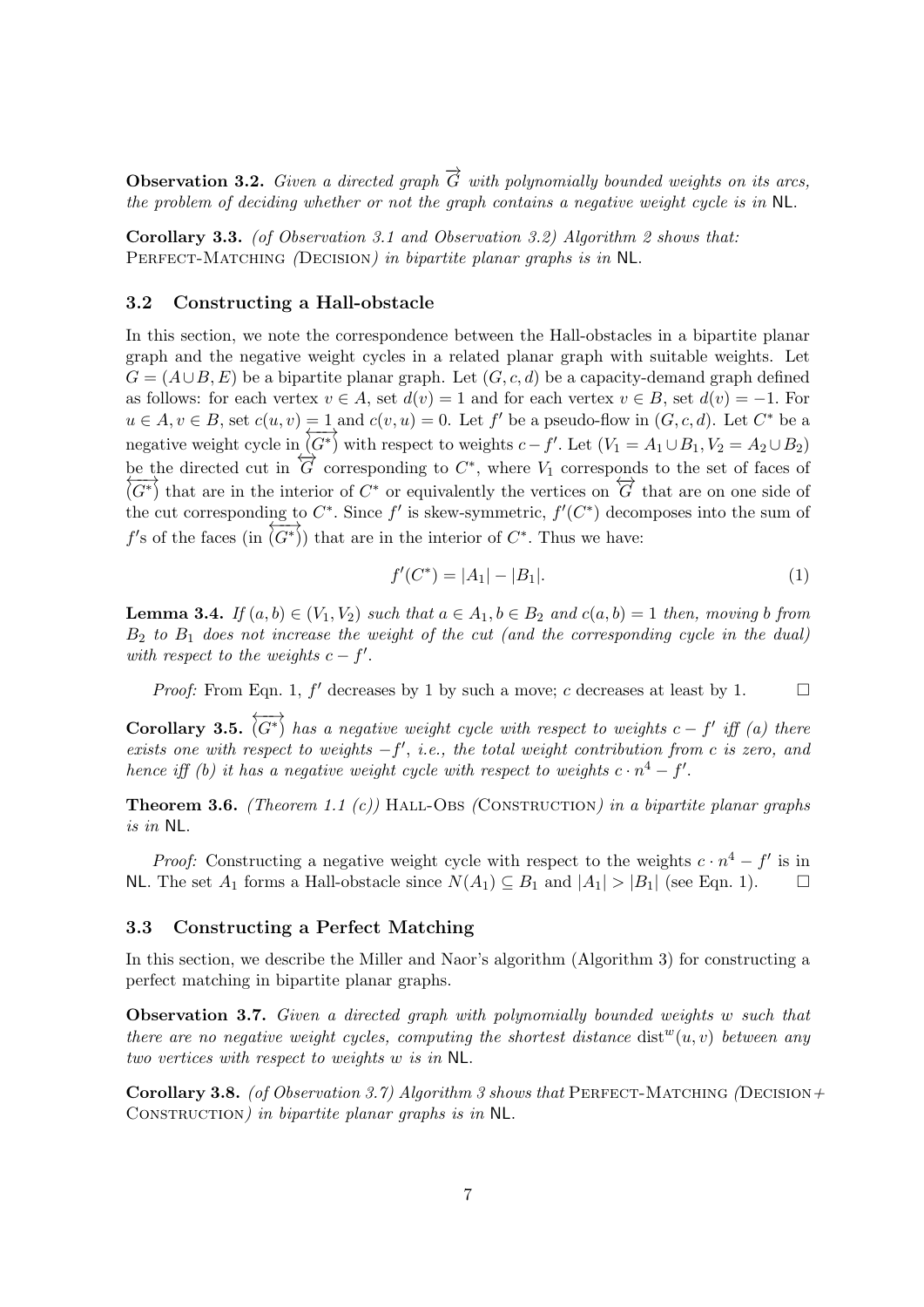**Input** : A planar bipartite graph  $G = (A \cup B, E)$ Promise:  $\overline{(G^*)}$  has no negative weight cycle with respect to  $w = c - f'$ Output : A Perfect Matching in G 1 Fix a vertex  $s^* \in \overleftrightarrow{(G^*)};$ 2 Set  $f''(u^*, v^*) := \text{dist}^w(s^*, v^*) - \text{dist}^w(s^*, u^*);$ **3** Set  $f = f'' + f'$ ; 4 For  $u \in A, v \in B$  output "u is matched to v" iff  $f(u, v) = 1$ ; Algorithm 3: MN-Construction [MN89]

## 4 The UL Bounds

Suppose we have a directed graph G with polynomially bounded weights on its edges. The weights could be positive or negative. Let s be a fixed vertex in G. Let  $d(u, v)$  denote the length of the minimum length path from  $u$  to  $v$ .

$$
V_k := \{ v \mid d(s, v) \le k \}.
$$

Let  $dist_k^w(u, v)$  denote the weight of the minimum weight walk (with respect to weights w) of length at most k from u to v. Note that  $dist_k^w(u, v)$  could be negative.

$$
\Sigma_k^w := \sum_{v \in V_k} \text{dist}_k^w(s, v).
$$

First we describe subroutines adapted from [RA00] that eventually compute  $dist_k^w(s, v)$ and  $V_k$  in UL. Next we combine these subroutines with Miller and Naor's algorithm via Weighting Sceheme A in Section 5.2 to obtain the UL bound for perfect matching in bipartite planar graphs. Algorithm 4 and 5 can be combined in a straightforward way (see Appendix 6) to obtain an extention of [RA00] when the graph contains negative weight edges but no negative weight cycle. We call this extension as *Extended-RA Algorithm*. The following lemmas are the consequence of Extended-RA Algorithm and *min-uniqueness* achieved via generalized BTV weights (Weighting Scheme A in Section 5.2).

**Lemma 4.1.** Given a directed planar graph with polynomially bounded weights w on its arcs such that there are no negative weight cycles, the shortest distance  $dist^w(u, v)$  between any pair of vertices with respect to weights w can be computed in UL.

Proof: If there are no negative weight cycles then every minimum weight walk between any pair of vertices is a path and  $dist_n^w(u, v) = dist_{\infty}^w = dist^w(u, v)$ . In the absence of negative weight cycles, the generalized BTV weights (Section 5.2) guarantee min-uniqueness and hence the Algorithm 4 computes  $dist_n^w(u, v)$  in UL.

Lemma 4.2. Given a directed planar graph with polynomially bounded weights w on its arcs, deciding whether or not the graph contains a negative weight cycle is in coUL.

Proof: Let N denote the sum of the absolute values of the weights on the arcs. If there were no negative weight cycle then  $dist_t^w(u, v)$  remains unchanged for  $t \geq n$ ; otherwise for  $t > Nn$  the dist<sup>w</sup> $(u, v)$  would decrease for some  $(u, v)$ .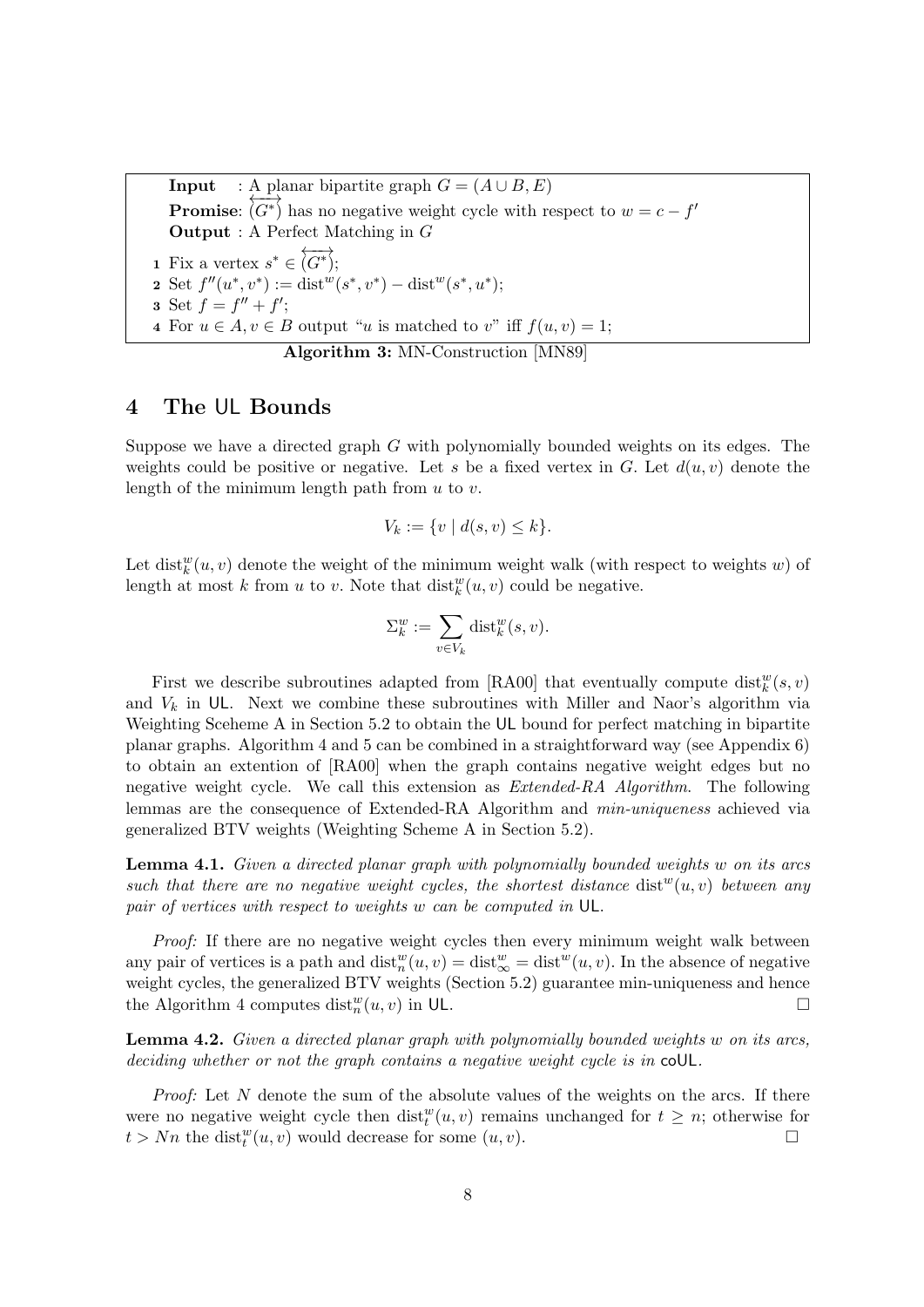```
Input : (G, s), (k, |V_k|, \Sigma_k^w), and v
    Output : dist<sup>w</sup>(s,v) ( < \infty if v \in V<sub>k</sub>; \infty otherwise)
 1 Initialize c \leftarrow 0; s \leftarrow 0; \text{dist}_{k}^{w}(s, v) \leftarrow \infty;2 foreach x \in V do
 \mathbf{3} Guess a walk of length at most k from s to x;
 4 if Guess fails then
 5 | Halt and reject
 6 else
 \mathbf{7} | Let p be the weight of the walk;
 8 | Set c = c + 1; s = s + p;
 9 end
10 if x = v then Set dist_k^w(s, v) \leftarrow p11 end
12 if c = |V_k| and s = \sum_k^w then
13 | Output dist_{k}^{w}(s, v);14 else
15 Halt and Reject;
16 end
```
**Algorithm 4:** Constructing  $V_k$  from  $(k, |V_k|, \Sigma_k^w)$  (adapted from [RA00])

**Input** :  $(G, s)$  and  $(k, |V_{k-1}|, \sum_{k=1}^{w})$  $\textbf{Output}: (|V_k|, \Sigma_k^w)$ 1 Initialize  $c \leftarrow |V_{k-1}|; s \leftarrow \sum_{k=1}^{w};$ 2 foreach  $v \in V$  do 3 if  $v \in V \setminus V_{k-1}$  then 4 Set dist $\mathcal{L}(s, v) \leftarrow \min_{x: (x,v) \in E(G)}[\text{dist}_{k-1}^w(s, x) + w(x, v)];$ 5 end  $\quad \textbf{if} \; \text{dist}_k^w(s,v) < \infty \; \textbf{then}$ 7 | Set  $c \leftarrow c + 1$  and  $s \leftarrow s + \text{dist}_k^w(s, v);$ 8 end 9 if there exist  $x_1$  and  $x_2$  such that dist $_{k-1}^{w}(s,x_1)+w(x_1,v)=\text{dist}_{k-1}^{w}(s,x_2)+w(x_2,v)$  then 10 Halt and reject (saying that graph is not min-unique); 11 end 12 end 13 Set  $|V_k| \leftarrow c$  and  $\Sigma_k^w \leftarrow s$ ; 14 Output  $(|V_k|, \Sigma_k^w);$ 

Algorithm 5: Computing  $(|V_k|, \Sigma_k^w)$  from  $(|V_{k-1}|, \Sigma_{k-1}^w)$  (adapted from [RA00])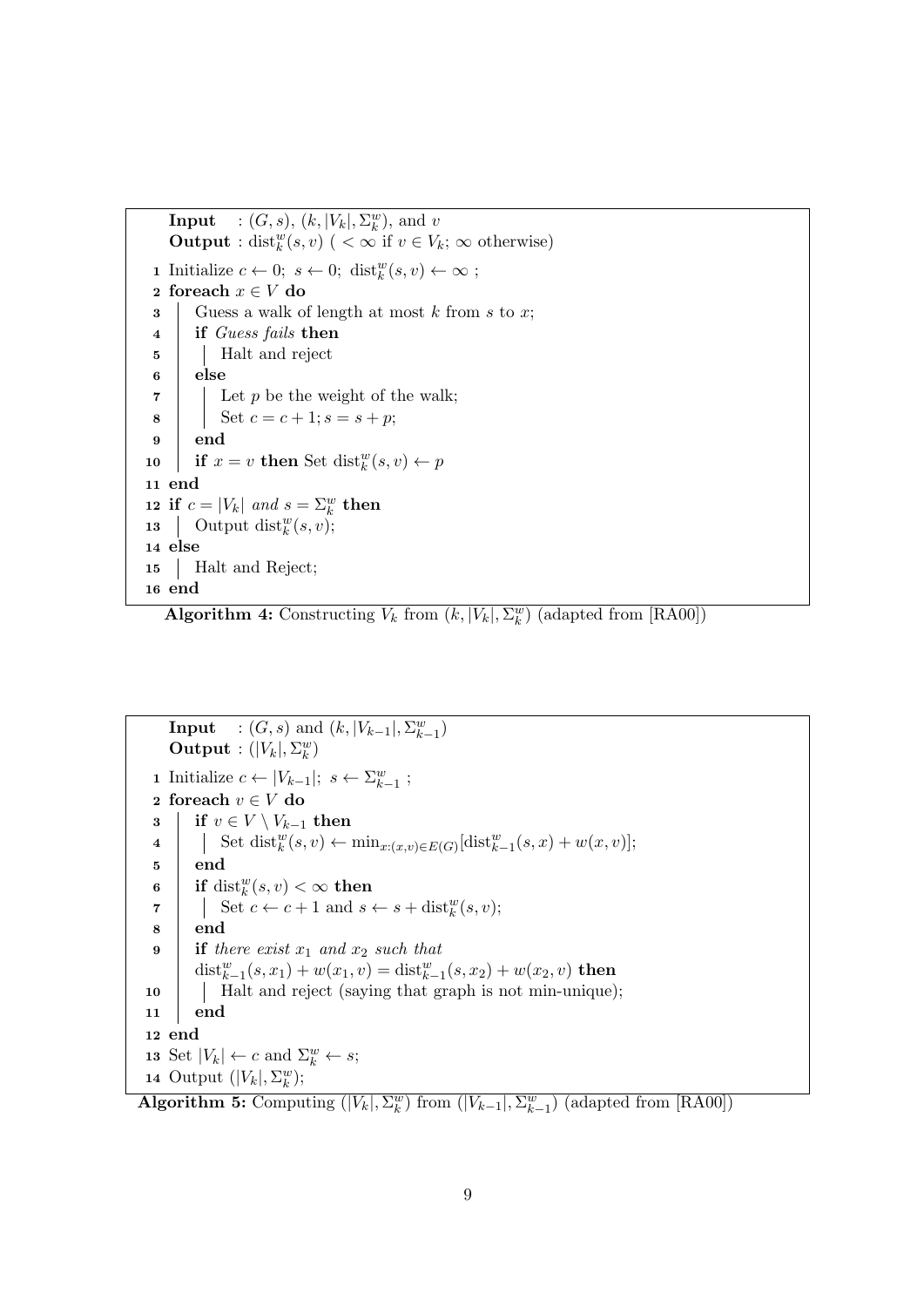**Input** : A directed graph G on n vertices; edge-weights  $w : E(G) \to \mathbb{Z}$  such that  $|w(e)| \leq n^{O(1)}$ ; s,  $v \in V(G)$ ; and an integer t **Output** :  $dist_t^w(s, v)$ **1** Initialize  $V_0 \leftarrow \{s\}$  and  $\Sigma_0^w \leftarrow 0;$ 2 for  $k = 1$  to t do **3** Compute  $(|V_k|, \Sigma_k^w)$  from  $(|V_{k-1}|, \Sigma_{k-1}^w);$ 4 end **5** Compute dist<sup>*w*</sup>(*s*, *v*) from (| $V_t$ |,  $\Sigma_t^w$ ) and output; Algorithm 6: Extended-RA Algorithm (adapted from [RA00])

**Input** : A bipartite planar graph  $G$ 

**Output** : A perfect matching in  $G$  if one exists; else reject

- 1 Construct a capacity-demand graph  $(G, c, d)$  as follows: for each vertex  $v \in A$ , set  $d(v) = 1$  and for each vertex  $v \in B$ , set  $d(v) = -1$ . For  $u \in A$ ,  $v \in B$ , set  $c(u, v) = 1$ and  $c(v, u) = 0$ ;
- **2** Run Algorithm 1 to construct a pseudo-flow  $f'$  in  $(G, c, d)$ ;
- 3 Construct a zero-demand graph  $(G, c f')$ ;
- 4 Run Extended-RA Algorithm on  $\overrightarrow{(G^*)}$  with weights  $w = n^4(c - f') + btv$  to compute the shortest distances  $dist_n^w(u, v)$  in  $\langle G^* \rangle$ , where *btv* denotes generalized BTV weights (Weighting Scheme A in Section 5.2);
- 5 Compute dist ${}_{n}^{c-f'}$  $_{n}^{c-f'}(u,v)$  in  $\overleftrightarrow{(G^*)}$  from the above by ignoring the lower order weights from btv;
- 6 Run Algorithm 3 to compute  $f$ ;
- 7 If f is a flow then for  $u \in A$  and  $v \in B$ , output "u is matched to v"  $\iff$   $f(u, v) = 1;$
- 8 otherwise reject and output "No perfect matching";

Algorithm 7: UL algorithm for PERFECT-MATCHING in bipartite planar graphs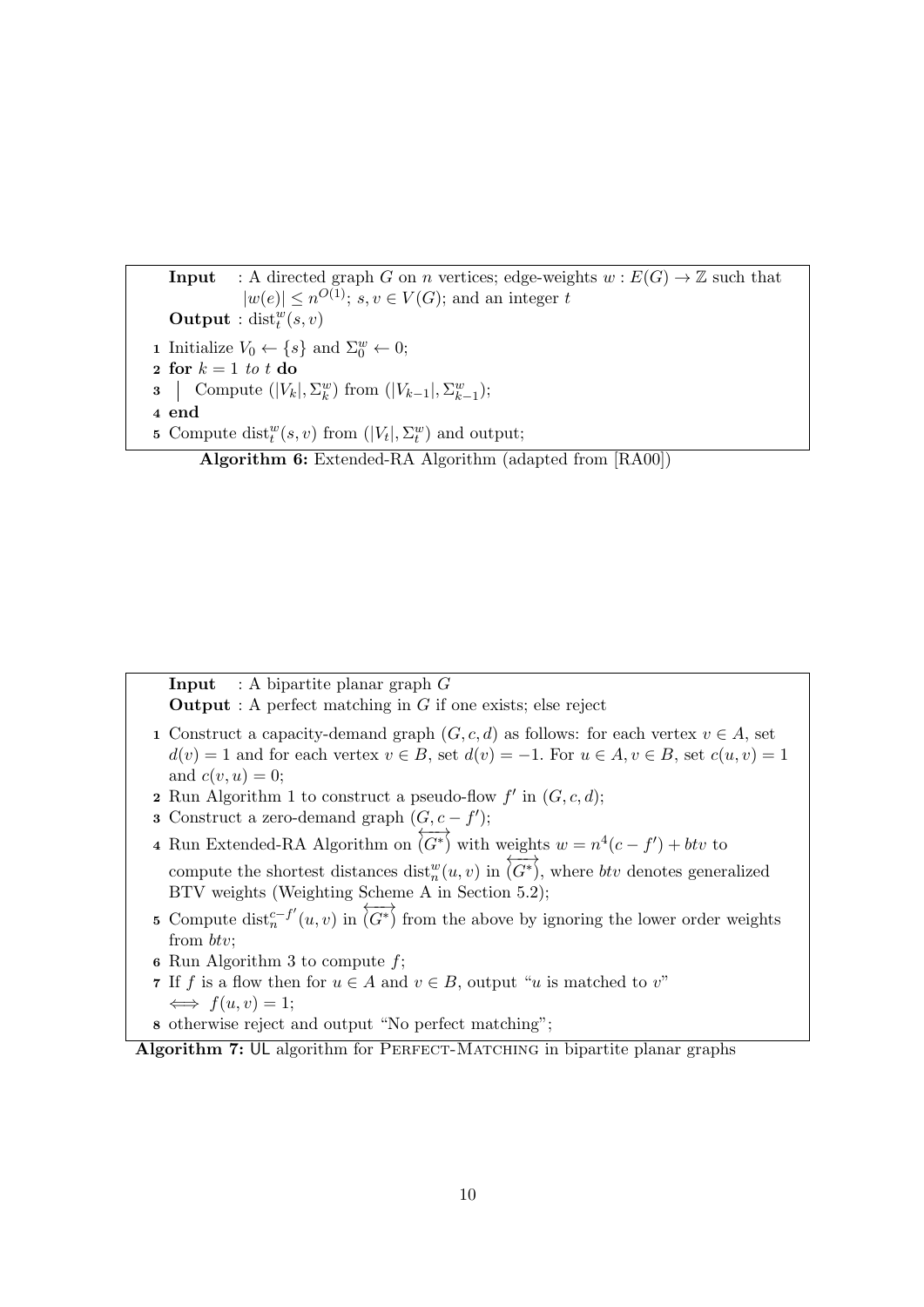**Theorem 4.3.** (Theorem 1.1 (a)) PERFECT-MATCHING(DECISION + CONSTRUCTION) in bipartite planar graphs is in UL.

Proof: The correctness of the above algorithm follows from [MN89]. To see the UL bound, note that the Extended-RA algorithm computes  $\text{dist}_{n}^{w}$  correctly along a unique path assuming min-uniqueness of the weights. If there are no negative weight cycles then the generalized BTV weights (Section 5.2) guarantee min-uniqueness.

Thus: if there are no negative weight cycles in  $\overleftrightarrow{(G^*)}$  then we get a valid flow and thus a valid perfect matching along a unique accepting path; otherwise we get f that is not a valid flow and we reject.  $\Box$ 

Corollary 4.4. (Theorem 1.1 (b)) HALL-OBS (DECISION) in bipartite planar graphs is in coUL.

Corollary 4.5. UPM in bipartite planar graphs is in UL.

Corollary 4.6. Single-source, single-sink maximum flow problem in planar networks with polynomially bounded capacities is in  $L^{UL}$ .

*Proof:* As observed in [MN89], all the subroutines of the above UL algorithm work for any capacity-demand graph such that the sum of the demands is zero. If one knows the value  $\alpha$  of the maximum flow then one can construct such a capacity-demand graph by setting demands of all vertices other than s and t to be zero and demand of s to  $\alpha$  and demand of t to  $-\alpha$ . Now, one could search through all possible values of  $\alpha$ .

# 5 Applications to Related Problems

#### 5.1 Even Perfect Matching in bipartite planar graphs is in NL

Definition 3 (Even-PM). Given a graph with each edge colored either Red or Blue, an Even-PM is a perfect matching that contains even number of Red edges. Let EVEN-PM denote the problem of deciding whether or not there exists such a perfect matching.

**Theorem 5.1.** (Theorem 1.2 (a)) EVEN-PM in bipartite graphs is in  $P$ .

*Proof:* Given a bipartite graph G, first find a perfect matching M in it. If M is Even-PM we are done, otherwise construct an auxiliary directed graph  $H$  with respect to  $M$  as follows:  $u \rightarrow_H u$  iff  $\exists w$  such that  $\{u, w\} \in M$  and  $\{w, v\} \notin M$ . If the matching edge  $\{u, w\}$  as well as the non-matching edge  $\{w, v\}$  are of the same color then set the weight of the directed edge  $(u, v)$  to 0; otherwise set it to 1.

It is easy to check that there exists Even-PM iff H has a cycle of odd weight. Testing for odd weight cycle can be done in NL. It is easy to see that the complexity of the entire procedure is NL<sup>BIP-PERFECT-MATCHING</sup>; where BIP-PERFECT-MATCHING denotes the complexity of PERFECT-MATCHING in bipartite graphs.  $\square$ 

**Corollary 5.2.** (restatement of Theorem 1.2 (b)) EVEN-PM in bipartite planar graphs is in NL.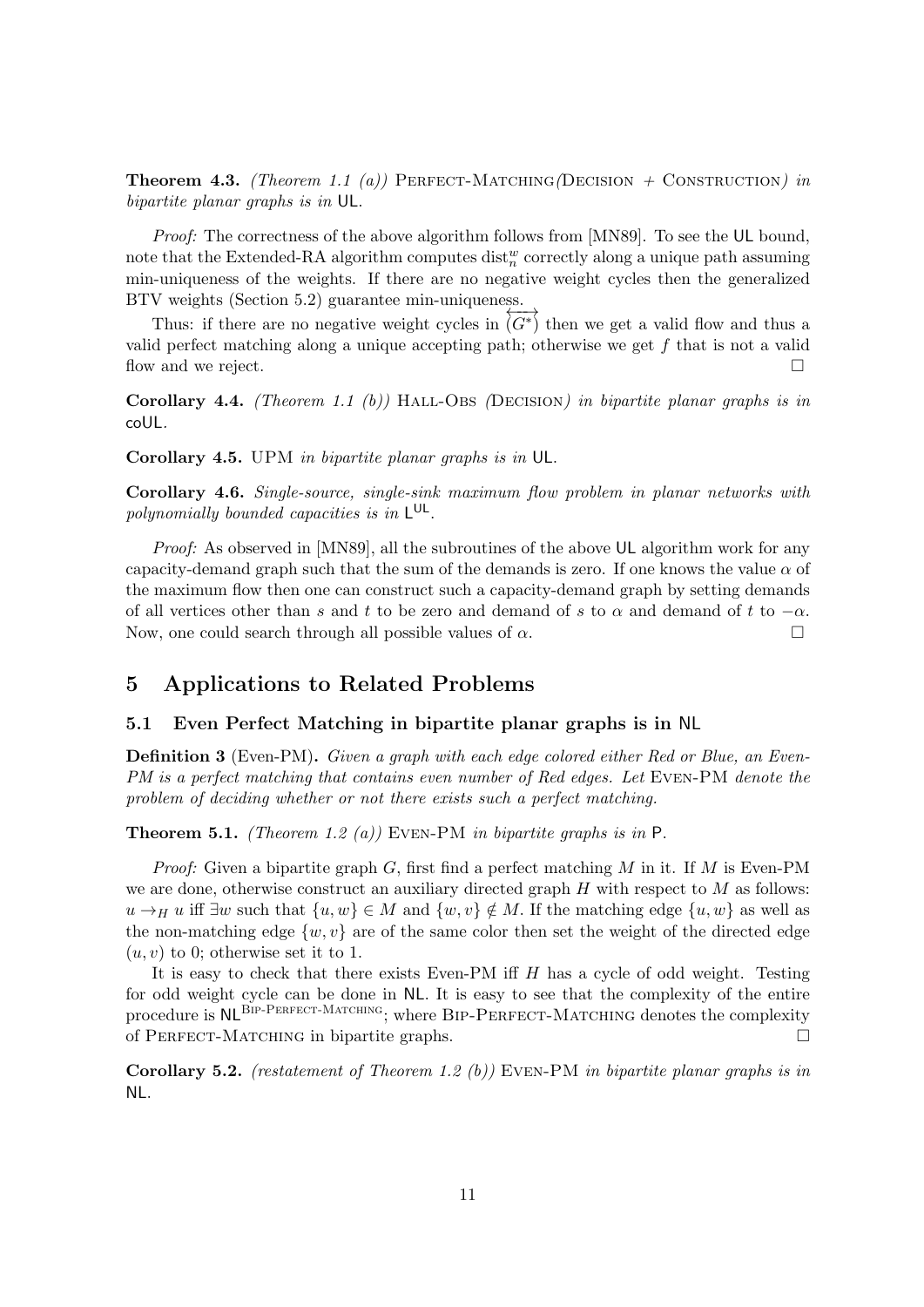#### 5.2 Even-Path in planar DAG is in UL

Definition 4 (Red-Blue-Path). Given a directed graph with each edge colored either Red or Blue, a Red-Blue-Path from s to t is a (simple) directed path from s to t such that the two  $consecutive$  edges are of different colors. The RED-BLUE-PATH problem is the problem of deciding whether or not there is a Red-Blue-Path from s to t.

**Definition 5** (Even-Path). Given a directed graph and two notes s and t, an Even-Path from s to t is a (simple) directed path from s to t containing even number of edges. The Even-Path problem is the problem of deciding whether or not there is an Even-Path from s to t.

**Theorem 5.3** ([Kul09]). RED-BLUE-PATH in planar DAG is NL-complete.

In this section, we prove that the Even-Path problem (which can be viewed as a relaxation of the RED-BLUE-PATH problem as a path starting with say Red edge and ending with say Blue edge is always of even length) in planar DAG is in fact in UL. Our proof involves a combination of two different isolation techniques that are currently available.

#### The weighting scheme A

Weighting scheme A is a generalization of the weight function in  $BTV09$  to planar graphs. In other words, given a directed planar graph  $G$ , we construct a log-space computable edge weight function with respect to which any simple cycle in  $G$  has non-zero weight. Tewari and Vinodchandran [TV10] give a log-space construction of such a weight function by an application of Green's Theorem.

- **Input** : A planar graph  $G$ **Output**: An edge weight function  $w_A$  such that for any simple cycle C in G  $w_A(C) \neq 0$
- 1 Compute a spanning tree  $T$  in  $G$ ;
- 2 For any arc  $e \in \overleftrightarrow{T}$ , set  $w_A(e) = 0$ ;
- **3** Let R denote the spanning tree in  $G^*$  consisting of the edges that do not belong to T. Fix a root r for R (say the unbounded face) and let  $\vec{R}$  denote the orientation of R where each edge is oriented towards the root;
- 4 An arc  $e^* = (u, v) \in \overrightarrow{R}$  separates the tree R into two subtrees. Let  $\alpha_u$  denote the number of vertices in the subtree containing u. Set  $w_A(u, v) = \alpha_u$  and  $w_A(v, u) = -\alpha_u;$
- 5 Set  $w_A(e) = w_A(e^*)$  for every  $e \in E(G)$  where  $e^*$  is the (directed) dual edge of  $e$ ; Algorithm 8: Weighting Scheme A

**Lemma 5.4** (adaptation of [BTV09]). With respect to the weight function  $w_A$  the absolute value of the sum of the weights of the arcs along any directed cycle is equal to the number of faces in the interior of the cycle.

*Proof:* For a simple cycle C of G, let us define the weight of C,  $w(C)$ , to be the sum of weights of the edges lying along  $C$  in clockwise order. It suffices to show that for a facial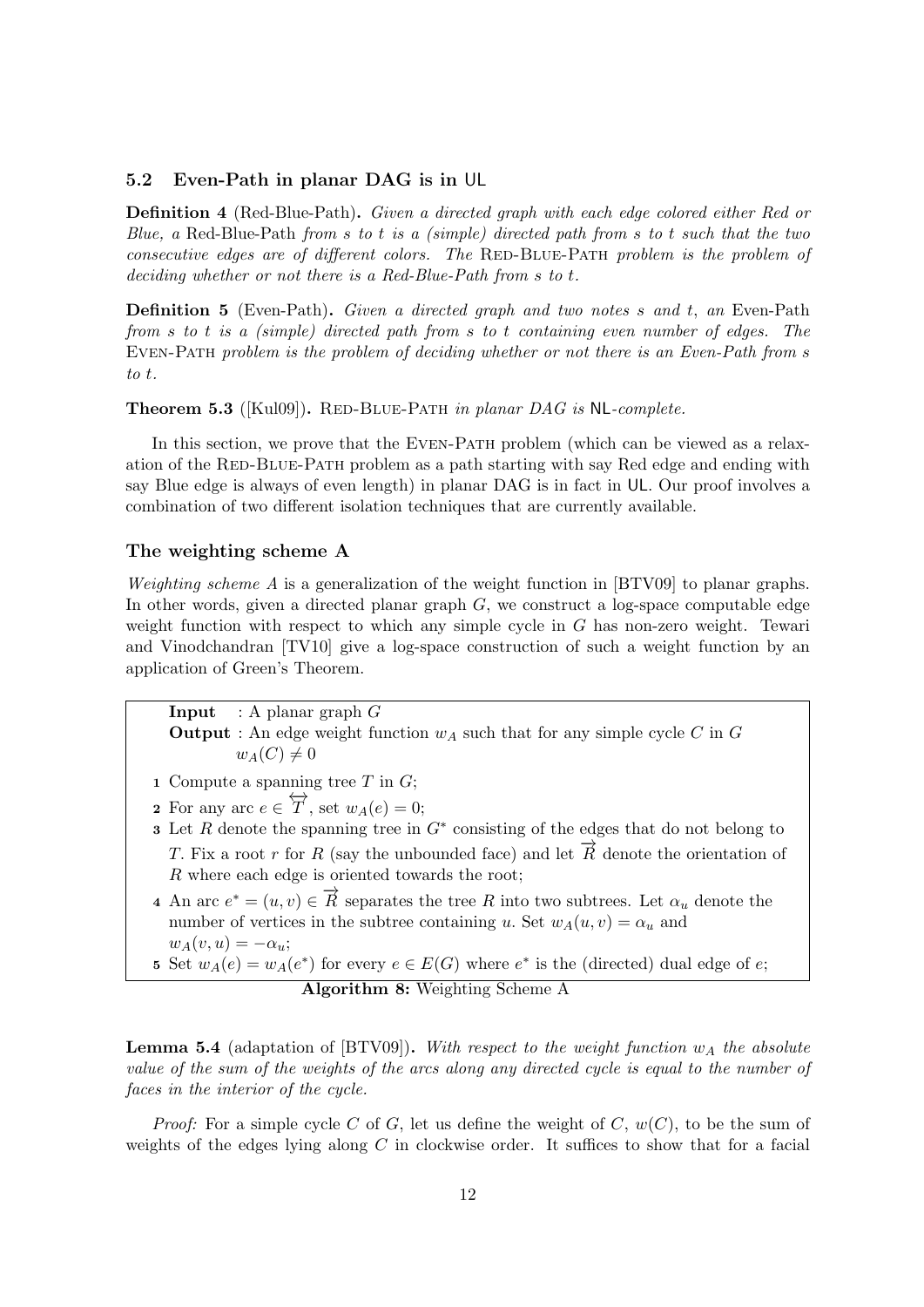cycle F of G,  $w(F) = +1$ . This is because for a simple cycle C:

$$
w(C) = \sum_{F \in \text{Interior}(C)} w(F).
$$

But  $w(F)$  equals the sum of the weights of dual edges (in  $G^*$ ) outgoing from the dual vertex  $F^* \in V(G^*)$ , so it suffices to show that for every vertex  $u \in V(G^*)$ :

$$
\sum_{v:(u,v)\in E(G^*)}\alpha_v=+1.
$$

Observe that the number of nodes in the subtree rooted at  $u$  is one more than sum of the number of vertices in the subtrees rooted at v for various v, such that  $(u, v)$  is a dual edge. This, together with the skew symmetry of the weights  $w_A(u, v)$ , completes the proof.  $\Box$ 

**Lemma 5.5.** Let G be a planar DAG and u and v be any two vertices in  $G$ . Then with respect to the weight function  $w_A$ , (a) if  $P_1$  and  $P_2$  are two minimum weight Even-Paths from u to v, then  $P_1 \oplus P_2$  divides the plane into at most two bounded regions; (b) no three minimum weight Even-Paths from u to v share a common vertex w other than u and v, such that the path segments between the vertices u and w and between w and v are not identical. (c) there are at most  $2n^4$  minimum weight Even-Paths from u to v.

*Proof.* (a) For the sake of contradiction let  $C_1$ ,  $C_2$  and  $C_3$  be any three bounded regions of  $P_1 \oplus P_2$ . Let  $P_{ij}$  be the restriction of the *i*-th path to the *j*-th for  $i \in \{1,2\}$  and  $j \in \{1,2,3\}$ . Observe that  $w_A(P_{1j}) \neq w_A(P_{2j})$  since  $C_j$  is a simple cycle and by Lemma 5.4 we have that  $w_A(C_i) \neq 0$ . Now the parity of the lengths of the path segments  $P_{1,j}$  and  $P_{2,j}$  are different since if they were the same, we could replace the higher weighted segment with the lower weighted one and get an even length path of lesser weight. This implies that  $w_A(C_1+C_2+C_3)$ is odd since the weight of each  $C_i$  is odd. Let  $P'_i = \bigcup_j P_{ij}$  for  $i \in \{1,2\}$ . Therefore either  $w_A(P'_1)$  is odd or  $w_A(P'_2)$ , but not both. Without loss of generality lets assume  $w_A(P'_1)$  is odd. For each j pick the path segment between  $P_{1j}$  and  $P_{2j}$  that has lesser weight to create a set say P'. Now  $w_A(P')$  is strictly smaller than both  $w_A(P'_1)$  and  $w_A(P'_2)$ . If  $w_A(P')$  is odd then replace  $P'_1$  with  $P'$  and if  $w_A(P')$  is even then replace  $P'_2$  with  $P'$  to get a path of smaller weight and same parity. This is a contradiction. Thus  $P_1 \oplus P_2$  has at most two bounded regions.

(b) Let  $P_1$ ,  $P_2$  and  $P_3$  be three minimum weight paths from u to v that share a common vertex (say  $w$ ) such that the segments of each of the three paths between the vertices  $u$  and w and between w and v are distinct. In other words, if  $P'_i$  and  $P''_i$  are the segments of  $P_i$ between the vertices u and w and between w and v respectively (for  $i \in \{1, 2, 3\}$ ), then  $\{P'_i\}$ are pairwise non-identical and so are  $\{P''_i\}$ . There exists at least two path segments between  $P'_1$ ,  $P'_2$  and  $P'_3$  whose lengths have the same parity. Without loss of generality assume its  $P'_1$  and  $P'_2$ . Now if  $w_A(P'_1) \neq w_A(P'_2)$  then since they have the same parity we can pick the lesser weight path between  $P'_1$  and  $P'_2$  and similarly the lesser weight path between  $P''_1$  and  $P_2''$  and append them to get an even path of weight less than either that of  $P_1$  or  $P_2$  from u to v. Thus we can assume  $w_A(P'_1) = w_A(P'_2)$ . By Lemma 5.4, this implies that  $P'_1 \oplus P'_2$ as at least two bounded regions. Moreover since  $P_1''$  and  $P_2''$  are also not identical, therefore  $P''_1 \oplus P''_2$  has at least one one bounded region. Thus  $P_1 \oplus P_2$  has at least 3 bounded regions, thus contradicting part (a).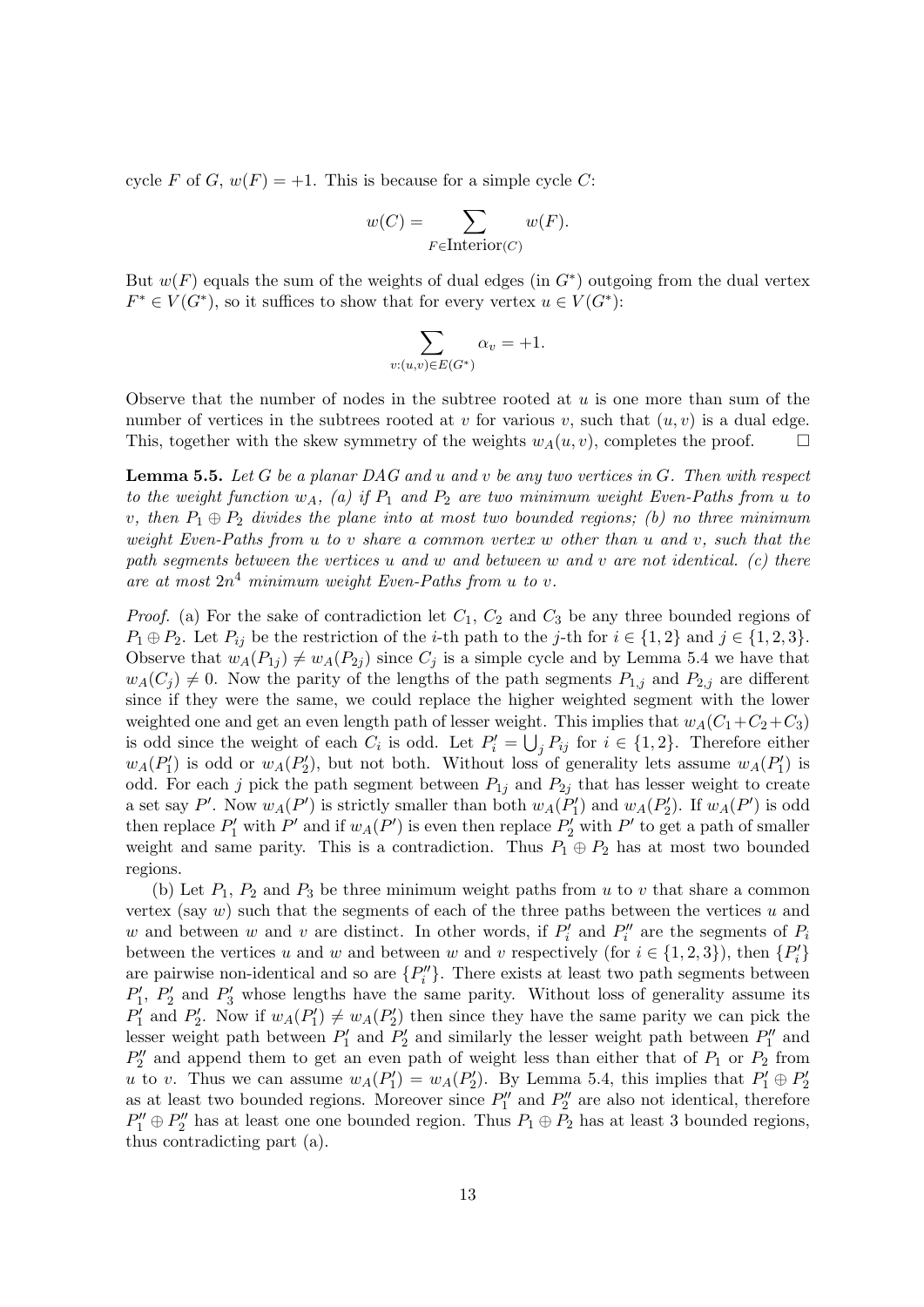(c) Let a, b, c and d be four vertices in G and let  $\mathcal{P}_{a,b,c,d}$  be the set of all minimum weight even length paths from u to v that pass through the vertices  $a, b, c$  and d in that order and are vertex disjoint between the vertices  $a$  and  $b$  and between the vertices  $c$  and  $d$  respectively. Then by part (b),  $\mathcal{P}_{a,b,c,d}$  will have at most 2 paths. Since the total number of such tuples is at most  $n^4$ , therefore the number of minimum weight, even length  $u$ -v paths is bounded by  $2n^4$ .  $\Box$ 

#### Constructing an auxiliary graph

Construct a directed (multi)graph  $G'$  from  $G$  as follows: the vertex set of  $G'$  is the vertex set of G. An edge  $(v_i, v_j)$  is in G' if and only if there exists a vertex  $v_k$  in G and the edges  $(v_i, v_k)$  and  $(v_k, v_j)$  are in G. The weight w of an edges in G' is the sum of the weights of the corresponding two edges in G.

Now Lemma 5.6 follows by definition of  $G'$  and part (c) of Lemma 5.5.

**Lemma 5.6.** (a) G has an Even-Path from u to v if and only if  $G'$  has a directed path from u to v; (b) the number of minimum weights paths from u to v in  $G'$  with respect to  $w_A$  is at  $most\ 2n^4$ .

#### Weighting scheme B

Our weighting scheme  $B$  is based on a well known hashing scheme based on primes, due to Fredman, Komlós and Szemerédi [FKS84].

**Lemma 5.7** ([FKS84]). Let c be a constant and S be a set of n-bit integers with  $|S| \le n^c$ . Then there is a c' and a c' log n-bit prime number p so that for any  $x \neq y \in S$   $x \not\equiv y \pmod{p}$ .

Hoang used this scheme to give better upper bounds for PERFECT-MATCHING in certain classes of graphs [Hoa10]. Pavan, Tewari and Vinodchandran showed that reachability in graphs where the number of paths from  $s$  to any vertex is bounded by a polynomial is in UL, by applying this hashing scheme. We use Lemma 5.7 here to define a weight function with respect to which  $G'$  in min-unique.

Let  $p_i$  be the  $i^{th}$  prime number. Consider the lexicographical ordering of the edges of  $G'$ and denote the  $j^{th}$  edge in this ordering by  $e_j$ . Define the  $i^{th}$  weight function (for  $1 \le i \le q(n)$ ) and an appropriate polynomial  $q(n)$  dictated by Lemma 5.7),  $w_{B_i}(e_j) = 2^j$  (mod  $p_i$ ).

**Lemma 5.8** (Adapted from [PTV10]). There exists an  $i \leq q(n)$  such that the graph G' with respect to the weight function  $W_i = w_A \cdot n^{10} + w_{B_i}$  is min-unique.

*Proof.* Let  $\mathcal{P}_v$  be the set of minimum weight paths from s to a vertex v in  $G'$ , with respect to  $w_A$ . Then by Lemma 5.6,  $|\mathcal{P}_v|$  is bounded by  $2n^4$ . It follows from Lemma 5.7 that with respect to some  $w_{B_i}$ , all paths in  $\bigcup_v \mathcal{P}_v$  will have distinct weights. Therefore G' is min-unique with respect to  $W_i$  for some i.  $\Box$ 

For each  $i \in [q(n)]$ , check if G' is min-unique with respect to  $W_i$  or not. Once we have an appropriate i, we can decide reachability in  $G'$  in UL [RA00]. By Lemma 5.6 a path in  $G'$ corresponds to an EvenPath in G and thus we have Theorem 5.9.

Theorem 5.9. (Theorem 1.3) EVEN-PATH in planar DAG is in UL.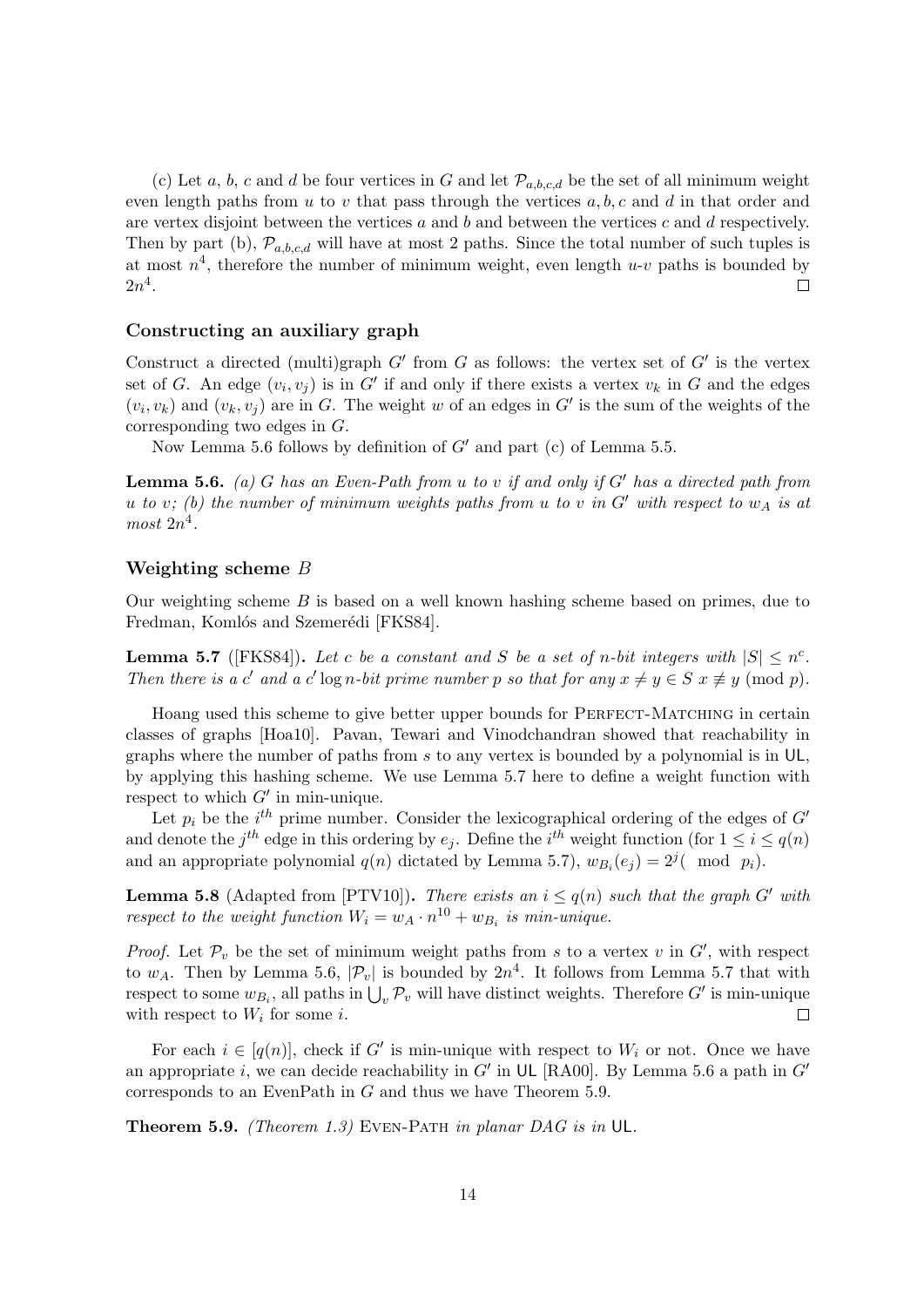## 5.3 Neg-Cycle Problem

#### Lemma 5.10. In planar graphs:

- (a) BIP-PERFECT-MATCHING  $\leq$  NEG-CYCLE  $\leq$  MIN-WT-PM (bipartite), and
- (b) NEG-CYCLE(DECISION + CONSTRUCTION) is in NL ∩ SPL.

Proof Sketch: The first inequality in Part (a) follows from the Miller and Naor's algorithm. To prove the second inequality in Part  $(a)$ , given a directed graph G with polynomially bounded weights, construct an undirected graph H as follows: for each vertex  $u \in G$  we have two vertices  $u_{in}$  and  $u_{out}$  in H; a directed edge  $(u, v)$  in G becomes an undirected edge between  $u_{out}$  and  $v_{in}$  in H. In addition we have weight 0 edges between  $u_{in}$  and  $u_{out}$ . It is easy to check that  $G$  has a negative weight cycle iff  $H$  has a perfect matching of negative weight. Note that  $H$  is bipartite. Moreover, by replacing a vertex of degree  $d$  by a cycle of length  $d$  we can transform  $G$  such that the sum of in-degree and out-degree at any vertex is at most 3. Now H will also be planar.

## 6 Open Ends

- 1. Is Neg-Cycle (Decision) in planar graphs in UL?
- 2. Is ODD-CYCLE in planar graphs in  $\oplus L$ ?
- 3. Is PERFECT-MATCHING (DECISION) in bipartite planar graphs in coUL?
- 4. Is Min-Wt-PM in bipartite planar graphs in NL?
- 5. Is Max-Matching in bipartite planar graphs in NL?

# Acknowledgement

We would like to thank Prajakta Nimbhorkar for discussion in the initial stages of the work, in particular for pointing out that the Neg-Cycle problem is in NL. We would like to thank N. V. Vinodchandran for pointing out references [FKS84] and [PTV10] which are crucially used in the proof of Theorem 5.9.

# References

- [ARZ99] Eric Allender, Klaus Reinhardt, and Shiyu Zhou. Isolation, matching, and counting: Uniform and nonuniform upper bounds. Journal of Computer and System Sciences, 59:164–181, 1999.
- [BTV09] Chris Bourke, Raghunath Tewari, and N. V. Vinodchandran. Directed planar reachability is in unambiguous log-space. ACM Trans. Comput. Theory,  $1(1)$ :1– 17, 2009.
- [CSV84] Ashok K. Chandra, Larry Stockmeyer, and Uzi Vishkin. Constant depth reducibility. SIAM Journal on Computing, 13(2):423–439, 1984.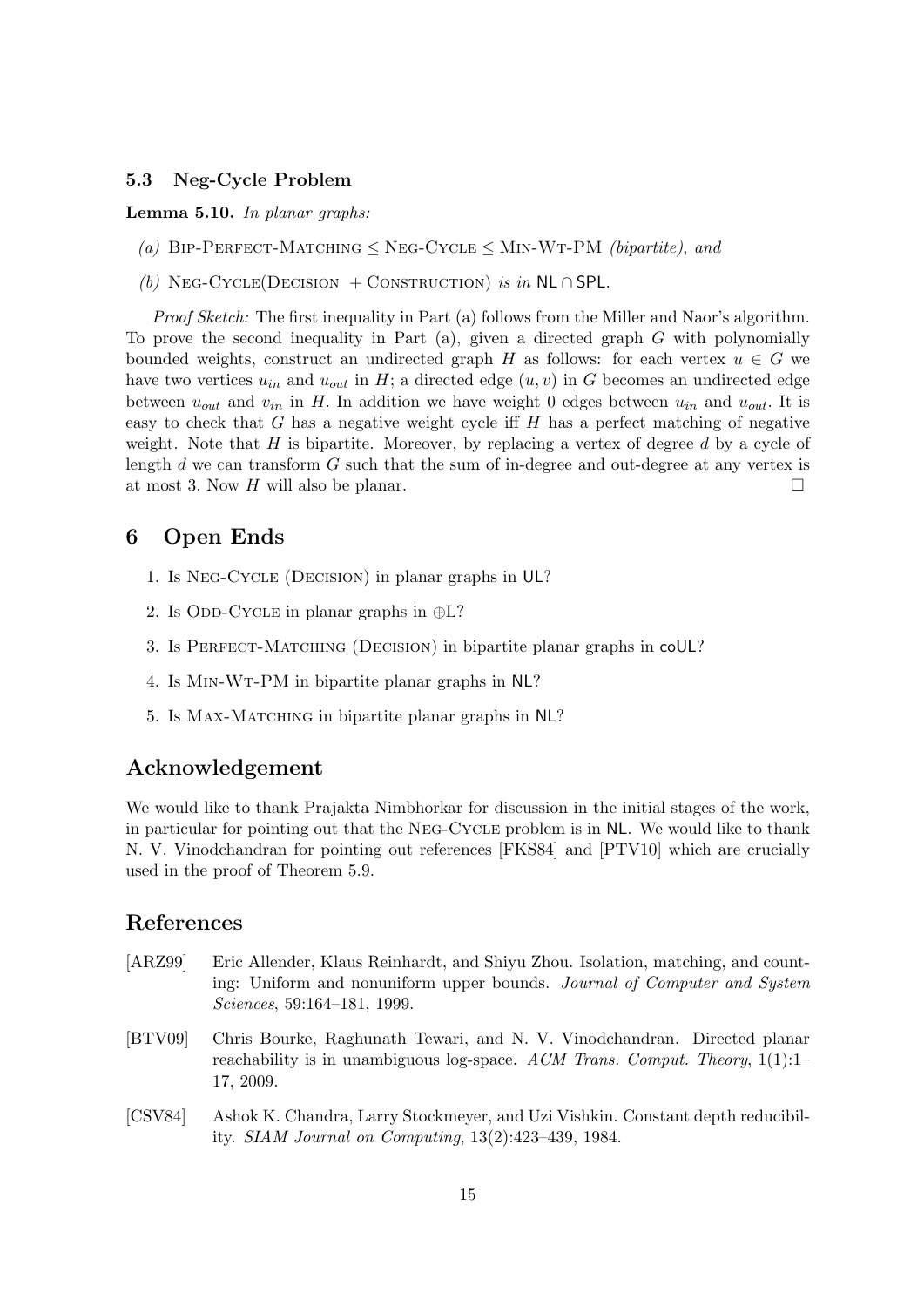- [DKLM10] Samir Datta, Raghav Kulkarni, Nutan Limaye, and Meena Mahajan. Planarity, determinants, permanents, and (unique) matchings. ACM Trans. Comput. The- $\textit{ory}, 1(3):1-20, 2010.$
- [DKR10] Samir Datta, Raghav Kulkarni, and Sambuddha Roy. Deterministically isolating a perfect matching in bipartite planar graphs. Theory of Computing Systems, 47:737–757, 2010. 10.1007/s00224-009-9204-8.
- [DKTV10] Samir Datta, Raghav Kulkarni, Raghunath Tewari, and N. V. Vinodchandran. Space complexity of perfect matching in bounded genus bipartite graphs. Technical Report TR10-079, Electronic Colloquium on Computational Complexity, 2010.
- [Edm65] J. Edmonds. Paths, trees and flowers. Canad. J. Math., 17:449–467, 1965.
- [FKS84] Michael L. Fredman, János Komlós, and Endre Szemerédi. Storing a sparse table with  $0(1)$  worst case access time. J. ACM, 31:538-544, June 1984.
- [Hoa10] Thanh Minh Hoang. On the matching problem for special graph classes. In IEEE Conference on Computational Complexity, pages 139–150, 2010.
- [Kas67] P. W. Kasteleyn. Graph theory and crystal physics. Graph Theory and Theoretical Physics, 1:43–110, 1967.
- [KMV08] Raghav Kulkarni, Meena Mahajan, and Kasturi R. Varadarajan. Some perfect matchings and perfect half-integral matchings in NC. Chicago Journal of Theoretical Computer Science, 2008(4), September 2008.
- [Kul09] Raghav Kulkarni. On the power of isolation in planar graphs. Technical Report TR09-024, Electronic Colloquium on Computational Complexity, 2009.
- [LP83] Andrea Lapaugh and Christos Papadimitriou. The even-path problem for graphs and digraphs. Networks Volume 14, Issue 4 , Pages 507 - 513, 1983.
- [LP86] L. Lovász and M.D. Plummer. *Matching Theory*, volume 29. North-Holland Publishing Co, 1986.
- [MN89] G.L. Miller and J. Naor. Flow in planar graphs with multiple sources and sinks. In Foundations of Computer Science, 1989., 30th Annual Symposium on, pages 112 –117, 1989.
- [MV00] Meena Mahajan and Kasturi R. Varadarajan. A new NC-algorithm for finding a perfect matching in bipartite planar and small genus graphs. In ACM Symposium on Theory of Computing, 2000.
- [MVV87] Ketan Mulmuley, Umesh Vazirani, and Vijay Vazirani. Matching is as easy as matrix inversion. Combinatorica, 7:105–113, 1987.
- [Ned99] Zhivko Prodanov Nedev. Finding an even simple path in a directed planar graph. SIAM Journal on Computing, Volume 29 , Issue 2, Oct 99, 685-695, 1999.